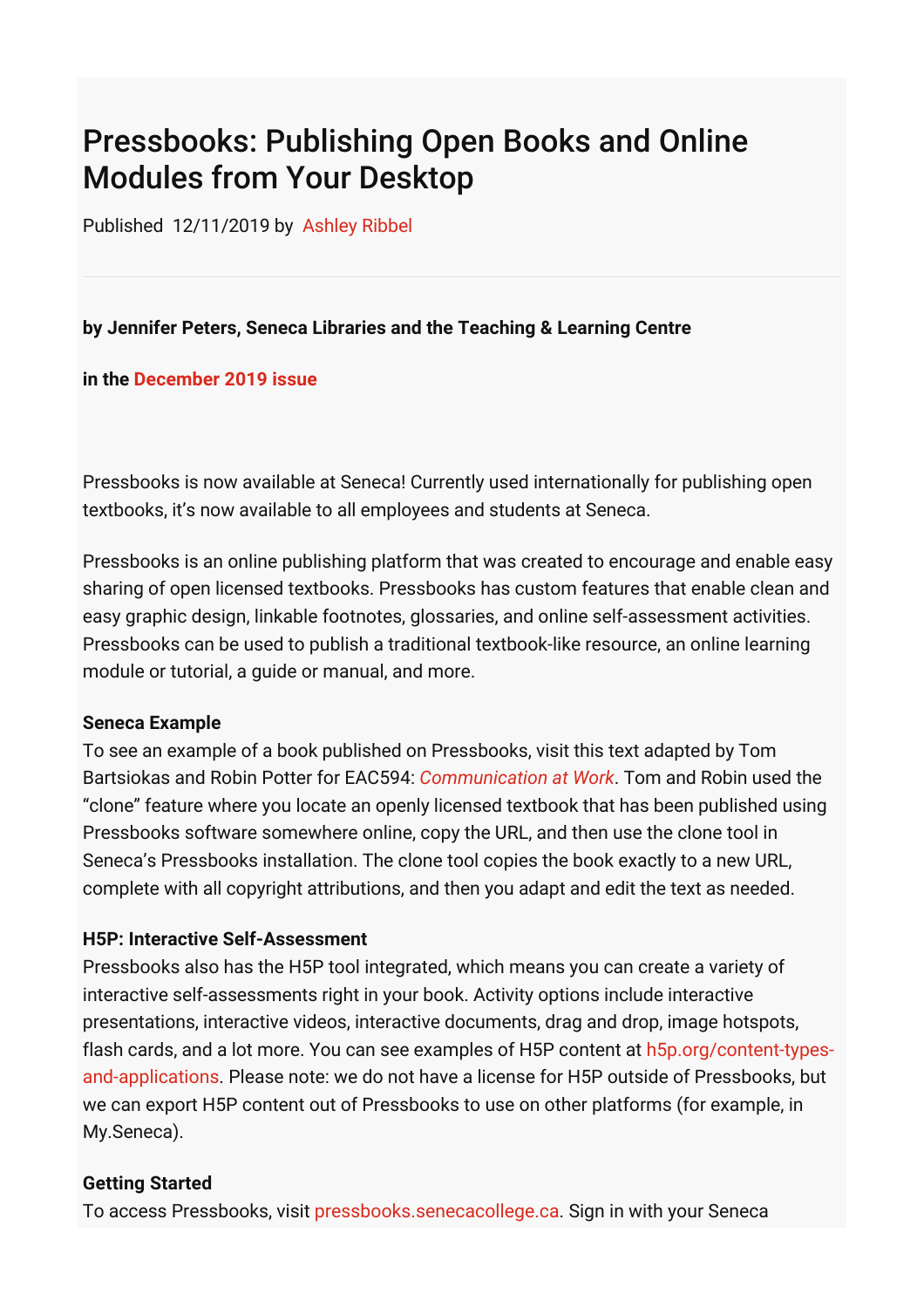username and password and that's it, you've activated your account! Try creating a test book:

- 1. Click on "Create a Book."
- 2. Enter a website address for your book (this must be unique and cannot be changed).
- 3. Enter a title (does not have to be unique and can be changed).
- 4. Set your book to private or public.
- 5. Once in your book's admin dashboard, you'll see a menu with a variety of items.

See the image below for a quick orientation to the admin menu, or you can watch the [Pressbooks: A Brief Introduction](https://www.youtube.com/watch?v=i4NXmkzX-NA) video (5:58).



## **Learn More**

Pressbooks workshops will be offered through the Teaching & Learning Centre; watch [MyPD](https://mypd.senecacollege.ca/) for workshop dates and times. As always you can contact the Teaching & Learning Centre with any questions: [teaching@senecacollege.ca](mailto:teaching@senecacollege.ca).